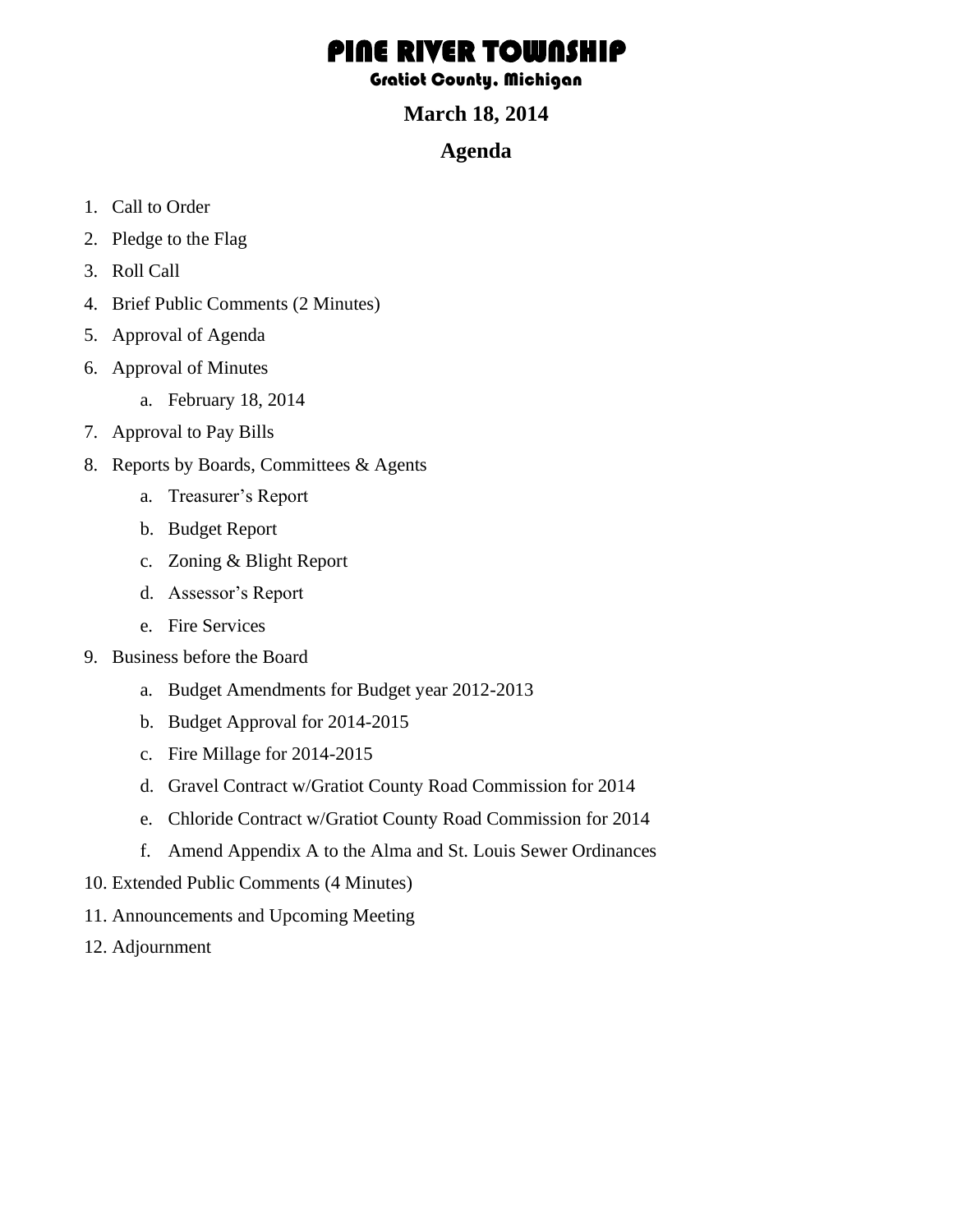## **MINUTES OF THE PINE RIVER TOWNSHIP BOARD MONTHLY MEETING MARCH 18, 2014**

- 1. The Public Hearing and the Regular Monthly Meeting of the Pine River Township Board was called to order at 7:00 pm by Supervisor Beeson at the Township Hall.
- 2. Pledge the flag: The board and the public said the pledge to the flag.
- 3. Roll Call: Baker: present, Moeggenborg: present, Beeson present, Best: absent, Rademacher: present. (4) board members present (1) absent Best.
- 4. Brief Public comments (2 minutes): John Renneberg – Commissioner Scott Showers is resigning after April meeting. They will be looking to appoint a replacement for Scott a.s.a.p.
- 5. Approve the Agenda:

Motion by Moeggenborg: second by Baker: to approve the revised agenda (added 10g. & 10h.) as presented. All present board members approved. Motion carried 4-0.

6. Approve the Minutes:

Motion by Moeggenborg: second by Baker: to approve the Regular Meeting Minutes of February 18, 2014. All present board members approved. Motion carried 4-0.

7. Open Public Hearing on Township Budget and Fire Special Assessment for 2014-2015 General Operations @7:05pm.

Motion by Moeggenborg: second by Rademacher: to approve opening the Public Hearing on Township Budget and Fire Special Assessment. All present board members approve. Motion carried 4-0.

Closed Public Hearing on Township Budget and Fire Special Assessment for 2014 – 2015 General Operations @ 7:47pm – Reviewed General Budget and Special Fire Assessment. Motion by Rademacher: second by Moeggenborg: to approve closing the Public Hearing on Township Budget and Fire Special Assessment. All present board members approved. Motion carried 4-0.

8. Approval to Pay Bills:

 Motion made by Moeggenborg: second by Baker: to pay bills as presented in the amount \$ 15,588.52. All present board members approved. Motion carried 4-0.

- 9. Reports by Boards, Committees & Agents
	- a. Treasurers Report Discussion; Report placed on file
	- b. Budget Report Discussion: Report placed on file.
	- c. Zoning & Blight Officer Discussion
	- d. Assessor's Report Discussion
	- e. Fire Services Discussion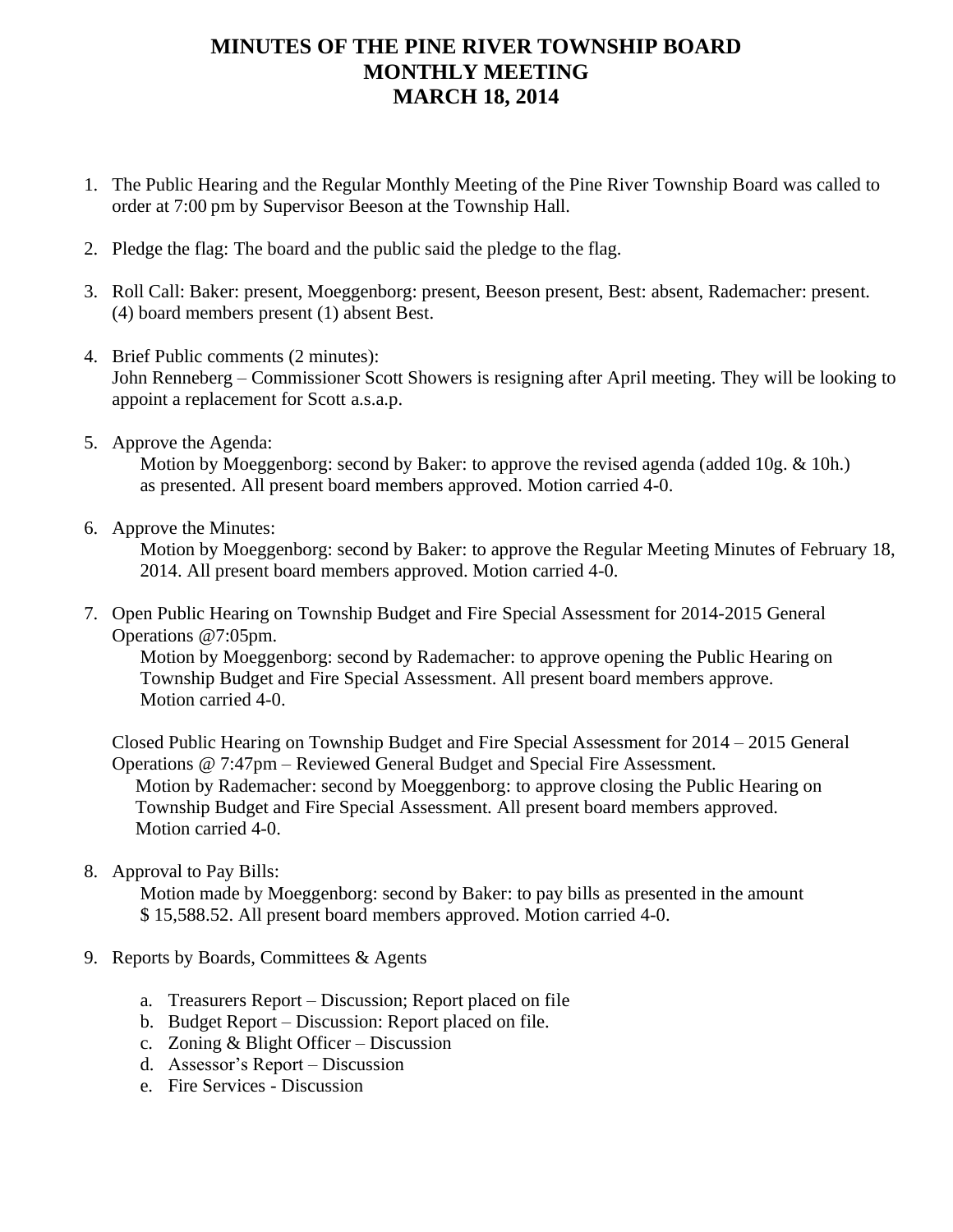- 10. Business before the Board:
	- a. Budget Amendments for 2013 2014

Adopt Resolution to make Budget Adjustments to the 2013-2014 Fiscal Budget. Motion made by Moeggenborg: second by Baker: to approve **Resolution 031814-3** to make the necessary Budget Adjustments to the 2013 – 2014 Fiscal Budget.. Roll Call Vote: Baker Aye; Rademacher Aye; Moeggenborg Aye; Beeson Aye; 4 - Ayes 0 – Nays (1 - Absent Best). Resolution Adopted 4-0.

b. Resolution to Adopt 2014 – 2015 Township Budgets

Motion made by Baker: support by Moeggenborg: to approve **Resolution 031814-4** adopting the General Appropriations Act for fiscal year 2014 – 2015. Roll Call: Rademacher Aye; Beeson Aye; Moeggenborg Aye; Baker Aye. 4 - Ayes 0 – Nays (1 - Absent Best). Resolution Adopted 4-0.

- c. Resolution to Establish Fire Millage  $\omega$  1.75 millage rate for 2014 2015 Motion made by Moeggenborg: second by Baker to approve **Resolution 031814-5**  adopting the fire fund special assessment rate  $@1.75$  mills for fiscal year  $2014 - 2015$ . Roll Call: Moeggenborg Aye; Beeson Aye; Baker Aye; Rademacher Aye. 4 - Ayes 0 – Nays (1 - Absent Best). Resolution Adopted 4-0.
- d. Gravel Resurfacing Agreement w/ Gratiot County Road Commission-Approve 2014 Agreement Motion made by Moeggenborg: second by Baker: to approve gravel resurfacing 8.91 miles of road and Limestone application to 1.01 miles of road at a cost of \$44,889.96. Roll Call: Baker Aye; Beeson Aye; Rademacher Aye; Moeggenborg Aye. 4 - Ayes 0 – Nays (1 - Absent Best). Motion carried 4-0.
- e. Dust Layer Agreement w/ Gratiot County Road Commission- Approve 2014 Agreement Motion made by Moeggenborg: second by Baker: to approve (3) applications of chloride to 34.19 miles of road at a cost of \$22,155.12. Roll Call: Moeggenborg Aye; Beeson Aye; Baker Aye; Rademacher Aye. 4 - Ayes 0 – Nays (1 - Absent Best). Motion carried 4-0.
- f. Resolution to amend Appendix A to the Alma and St. Louis Sewer Ordinances Motion made by Baker: second by Moeggenborg: to approve **Resolution 031814-6**  amending Appendix A to both Alma Sewer Ordinance and St. Louis Sewer Ordinance. This schedule is used to determine the R.E.U.'s to be charged and then monthly rate is multiplied by that determined R.E.U. Roll Call: Baker Aye; Beeson Aye; Moeggenborg Aye; Rademacher Aye. 4 - Ayes 0 – Nays (1 - Absent Best). Resolution Adopted 4-0.
- g. Water Main Easement (Nonexclusive) to Wal-Mart and Tim Donut Motion made by Baker: second by Moeggenborg: to grant Water Main Easement to Wal-Mart and Tim Donut. Roll Call: Baker Aye; Rademacher Aye; Beeson Aye; Baker Aye, Moeggenborg Aye. 4 - Ayes 0 – Nays (1 - Absent Best). Motion carried 4-0.

h. Sanitary Sewer Easement (Nonexclusive) to Wal-Mart and Tim Donut Motion made by Baker: second by Moeggenborg: to grant Sanitary Sewer Easement to Wal-Mart and Tim Donut. Roll Call: Beeson Aye; Baker Aye; Beeson Aye; Rademacher Aye, Moeggenborg Aye. 4 - Ayes 0 – Nays (1 - Absent Best). Motion carried 4-0.